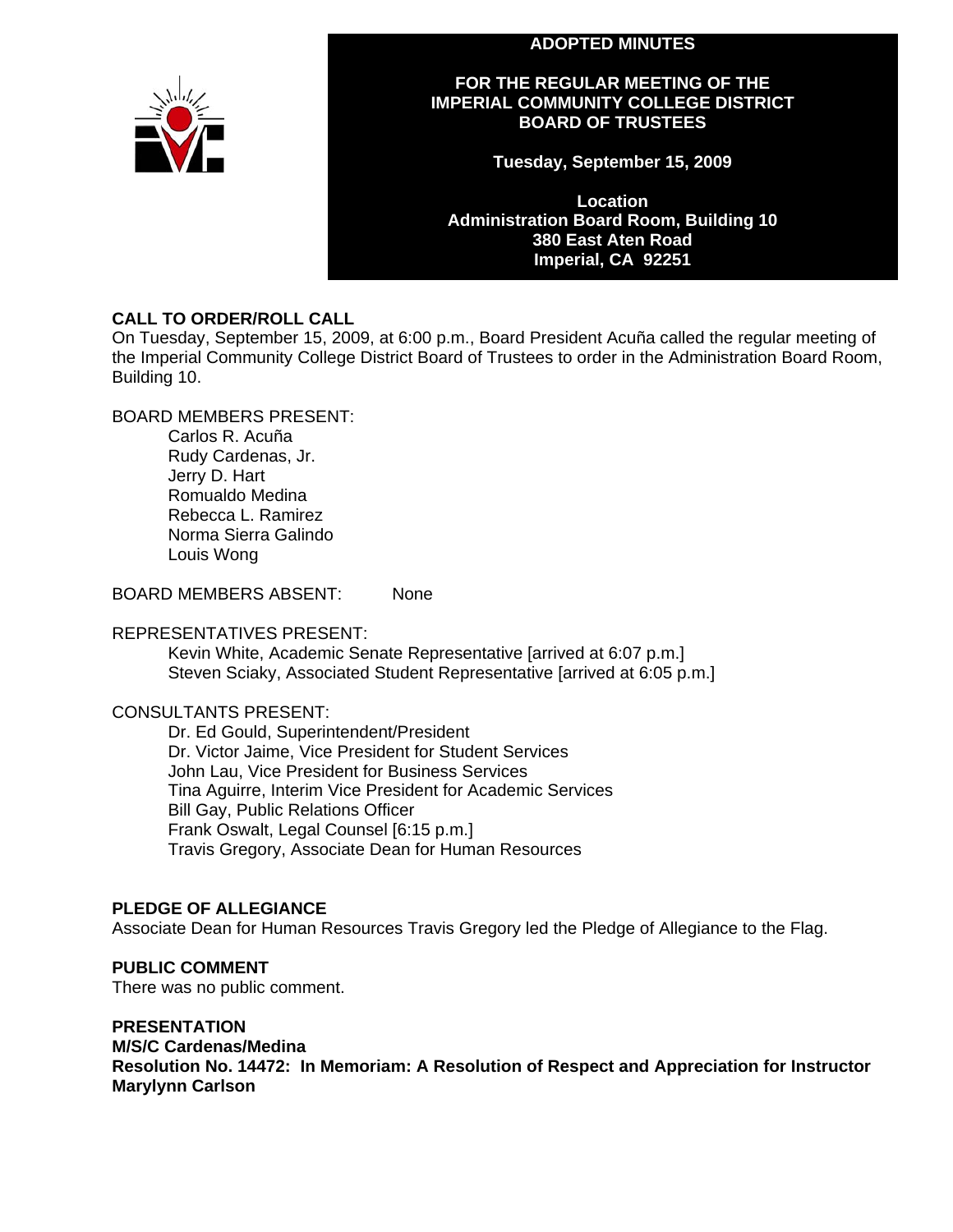WHEREAS, the Board of Trustees, Superintendent/President, and the employees of Imperial Valley College express our deepest respect and sympathy on the loss of a dear friend and instructor, Charlotte Marylynn Carlson; and

WHEREAS, Charlotte Marylynn Carlson was an instructor for twenty-five years for registered and vocational nursing courses; and

WHEREAS, Charlotte Marylynn Carlson was active in several college committees, faculty advising within the counseling office, nursing advisory committee, registered and vocational nurse capping and pinning ceremonies, and was a strong supporter of the RN and VN nursing clubs; and

WHEREAS, Charlotte Marylynn Carlson was known for her attention to detail, high standards of nursing care, ethical practices, and work on nursing curriculum and nursing test construction; and

WHEREAS, Charlotte Marylynn Carlson loved her career (nursing), her family, her pets, and always touched our hearts by remembering the names of all her colleagues' children; and

WHEREAS, Imperial Valley College benefited from her sense of dedication and commitment to her career since August 1984;

NOW THEREFORE, BE IT RESOLVED, that the Board of Trustees, does hereby extend its deepest sympathy to her family and our gratitude and deepest admiration for her years of faithful and devoted service to Imperial Valley College and our community.

### **WRITTEN COMMUNICATION**

Board President Acuña stated there were four written communications.

### **INFORMATION REPORTS**

### **SBDC Grant Presentation – Efrain Silva**

Dean of Extended Campus and Applied Sciences Efrain Silva spoke and announced that El Sol Del Valle, a local small business, had been awarded a check in the amount of \$35,000. He presented a check to the owner.

The owner spoke and thanked everyone and stated that Trustee Cardenas was one of the first sponsors of El Sol Del Valle.

### **Board Member Reports**

Trustee Hart reported the following:

- Attended several meetings of the Foundation.
- Attended the first SDICCCA Meeting for the new school year. He stated he met with the new Alliance President Bill Garrett and they discussed how the group could be a more effective organization. He stated they would all be asking for trustee support. He stated there was discussion about the Alliance hiring a lobbyist in Sacramento that would represent SDICCCA.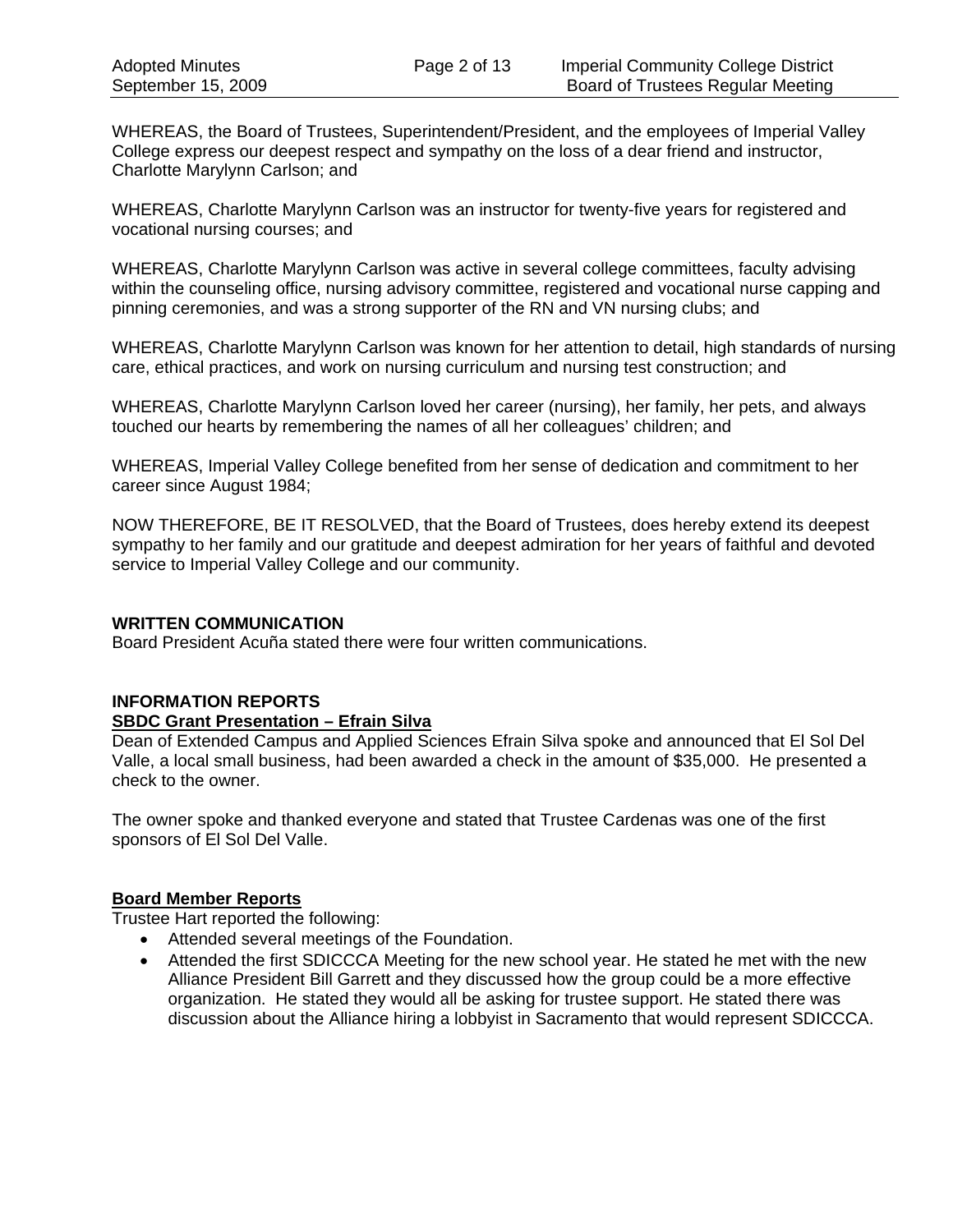Trustee Galindo reported the following:

• Announced she wanted to go on record that she is troubled on the legal opinion to incorporate documents that are read in public session. She stated when the agenda is published it sometimes does not give her enough time to read everything.

Trustee Ramirez reported the following:

• Asked trustees to look at the Board Policies and discuss developing a process for the Board.

CSEA President John Abarca stated that in the past when there was a public comment, the comment was added in its entirety to the Board and it has been asked of him in the past to provide it in writing.

### **Associated Student Government Senate Update – Steven Sciaky**

ASG President Sciaky reported the following:

- Senate elections were completed last Wednesday. He reported there were five new senators joining the senate on September 21<sup>st</sup>.
- Reported there would be folkloric dancers for National Hispanic Heritage Month.
- Announced that this week ASG will hold Constitution Day and reported ASG has purchased 400 pocket constitutions that will be handed to the students.
- Presented a check for \$10,000 for the IVC Tutorial Center.

Trustee Galindo stated that in the past years the college has done very little to show appreciation to Cesar Chavez and Martin Luther King Jr. She asked Steven to plan ahead for those events.

### **Academic Senate Update – Kevin White**

Academic Senate President Kevin White reported the following:

- Reported he has attended many meetings.
- Announced Academic Senate will be held tomorrow, September  $16<sup>th</sup>$ .
- Announced Academic Senate meeting agendas would be sent to the Board.

### **College Council Update – Dr. Michael Heumann**

College Council Chair Heumann was not present but provided a report that was included in the Trustees' packets.

### **President's Update – Dr. Ed Gould**

President Gould presented a PowerPoint presentation and reported the following:

y **Changing Times** 

He reviewed the cartoons that had been in the IV Press and discussed the changes on campus; namely, the amount of retirees that would be retiring on September  $30<sup>th</sup>$ .

**• Foundation Update** 

Introduced Todd Evangelist as the newly appointed Executive Director. Director Evangelist spoke about meeting with the Board Members for introductions and a perspective.

President Gould announced that Monica Rogers was chosen as the Foundation Coordinator.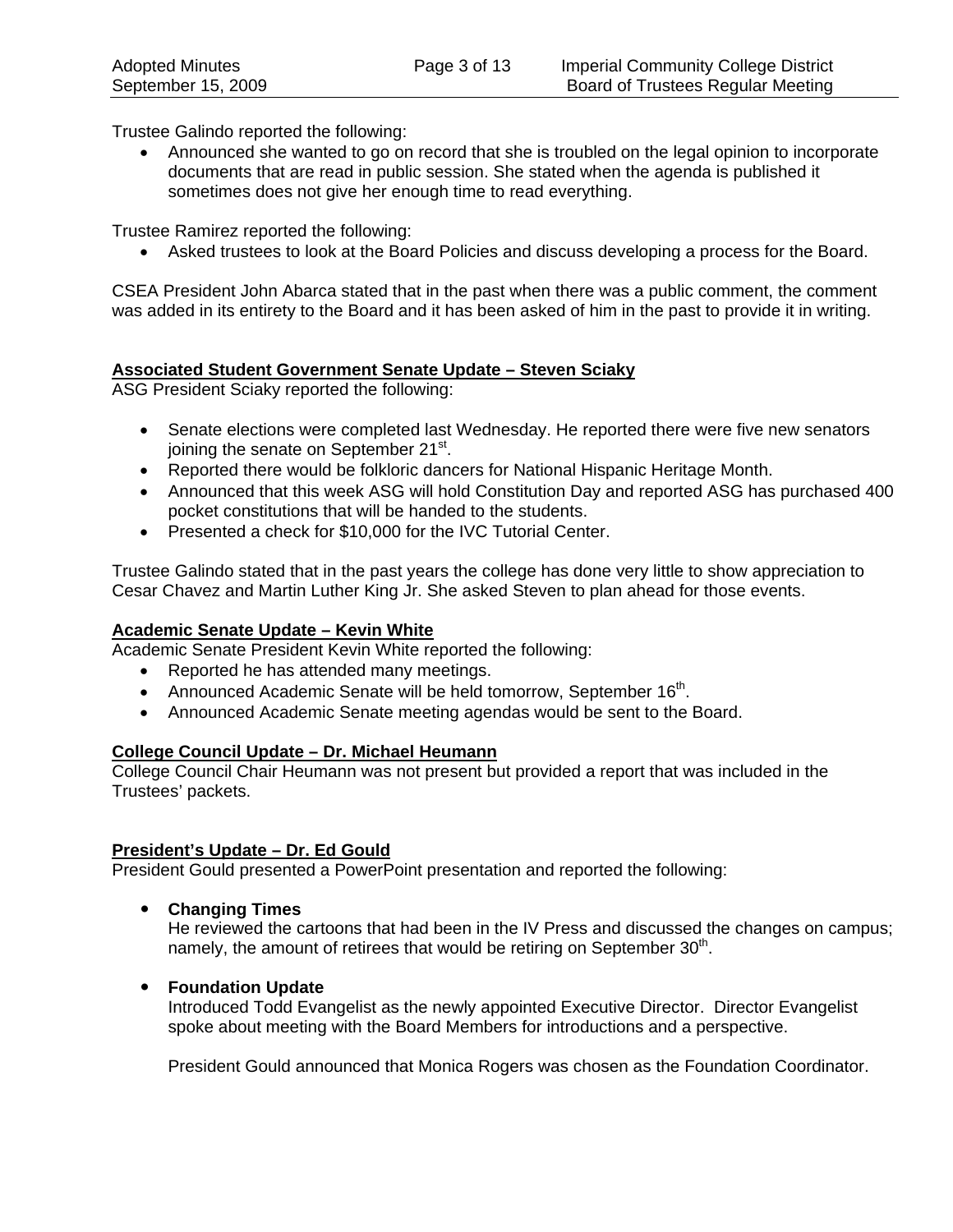### y **Communications Department**

Reported Bill Gay would be moving from the 1700 building to the 511 building.

### y **Enrollment**

Reported that the fill rate of 102% had been achieved this semester and reviewed the amount of full time faculty along with fill rates. He reported FTES are at 3,302. He thanked faculty and faculty leadership for their work.

### y **SDICCCA Update**

Covered the information items from the SDICCCA meeting. He stated the regional partnerships are a key for advocacy and quality educational programs.

#### y **Transforming America's College**

Reported Academic Senate is discussing key elements of the national postsecondary goals and performance management system, doubling current level of support to community colleges based on performance, and reported on the funding availability.

Trustee Galindo asked if this was gearing towards teacher accountability. If so, she wanted to voice her concern on the matter.

President Gould stated that this is a method of accountability.

### y **Student Town Hall & Other Discussions**

Announced he held a Student Town Hall meeting, attended a debate class and discussed some of the concerns voiced by students at both the Town Hall and the debate class.

Trustee Galindo asked if President Gould received the report given by last semester's student Sara Cook. She stated it some of the concerns he addressed were the same as those addressed by Sara Cook and her group.

#### **•** Facilities Update

Reported that the parking lot and 2700 building are on schedule, the Board Room construction has been completed except for the furnishing and pictures. He explained the changes that will occur in the Board Room.

### **•** Budget News

Discussed the mid-year deficit threats and discussed the advocacy planned by SDICCCA in California Legislature and U.S. Congress of information and Op Ed needs to be targeted to the state legislature.

IVC will be working on hours of operation, and loading FTES and FTEF. He announced it was essential to keep faculty and is exploring cost saving measures. He discussed the COLA's cumulative effect with lost COLA amounts.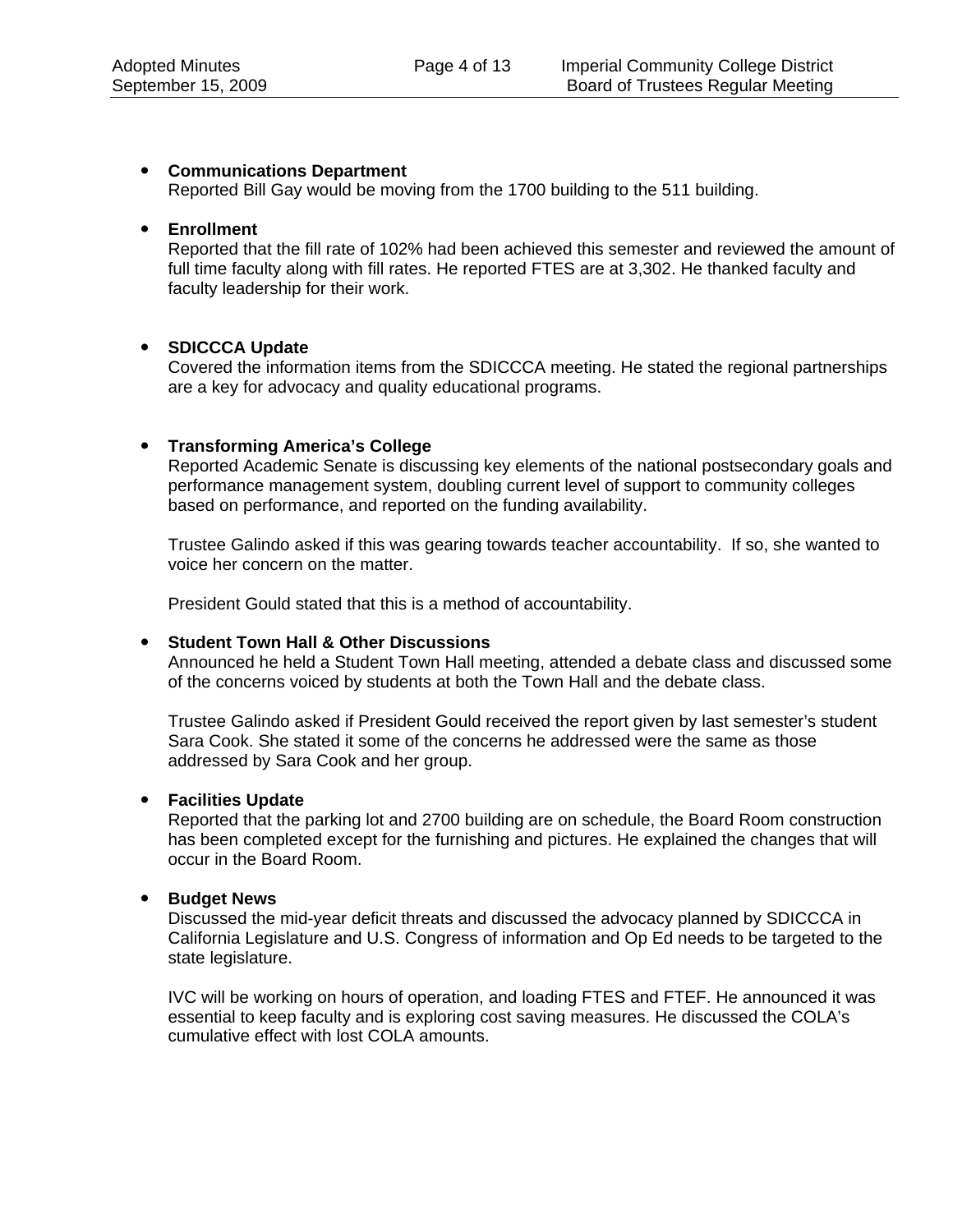### y **Follett Stores**

Announced Follett Stores is piloting a book rental program and the District would be asking IVC's Follett store to consider making the book rental program available to the IVC campus. He announced the store was expanding their digital book selection.

He reported the DSPS student featured in the IV Press whom had his laptop stolen had a happy ending because his laptop was turned into a local church and the student has his laptop.

Trustee Galindo asked for the status of the book loan program.

President Gould stated that the program would be run through the Financial Aid and there would be loans available next semester.

### y **College Council Update**

Announced that the College Council chair, Dr. Michael Heumann has a Tuesday evening class and would not be present at the meeting. He reported that College Council has been engaged and are discussing topics of interest to the campus. He discussed the following activities the College Council discussed:

- All Users e-mail account
- Shared Governance in the Summer
- Evaluation of Committees
- Consolidation of Committees
- Printed Phone Directory
- Ads on Student Portal
- American Graduation Initiative
- Classroom Improvements
- Safety Proposal by Trustee Wong
- Standing Rules for Technology Committee
- Standing Rules of the Marketing Committee
- College Council Going Green
- Ad Hoc Veteran's Memorial Committee
- Standing rules for Customer Service, Policies & Procedures, Student Affairs, Competitive Athletic, and Budget and Fiscal Planning Committee

Trustee Hart commented that the student portal has had a lot of positive response.

ASG President Sciaky stated the portal is getting the students more involved and participating.

President Gould announced that the College Council and Academic Senate minutes would be sent to the Trustees via email.

Trustee Galindo asked for the reserve amount. VP for Business Services Lau reported the reserves were at 12.7% and were projected to be at 10%.

### **Strategic Plan Update – Exhibit A**

President Gould announced that the Strategic Plan update was the accreditation requirement. VP for Business Services Lau stated the plan was a draft and a final would be presented in October.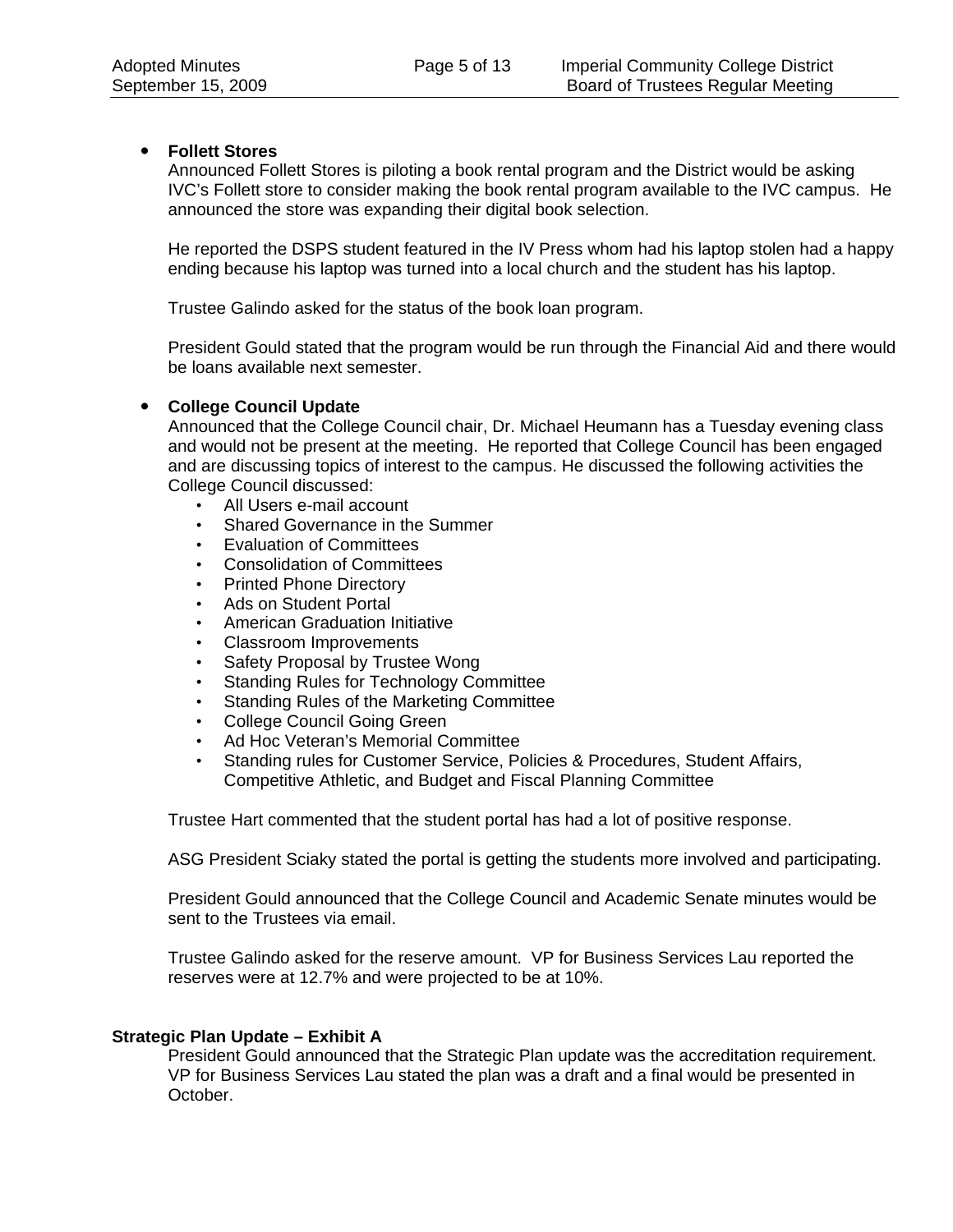### **CONSENT AGENDA – BUSINESS**

**A motion was made by Trustee Wong, seconded by Trustee Hart to approve all items as presented.** 

**Trustee Galindo asked that Resolution No. 14477 be pulled.** 

**M/S/C Hart/Wong to rescind their motion. (OPPOSED: Ramirez)** 

**Approval of Minutes dated August 19, 2009, Regular Board Meeting M/S/C Hart/Wong and the Board approved the minutes as presented.** 

### **M/S/C Hart/Wong Resolution No. 14473: Purchase Orders**

BE IT RESOLVED that the Board approves the recommendation of the Superintendent/President to approve the issuance of purchase orders and direct payments for the month of August 2009 in the amount of \$3,423,962.61:

### **August 2009**

Purchase Orders 3,295,950.30 Direct Payments 128,012.31 3,423,962.61

### **M/S/C Hart/Wong Resolution No. 14474: Payroll Warrant Orders**

BE IT RESOLVED that the Board approves the recommendation of the Superintendent/President to approve the issuance of the following payroll warrants for the month of August 2009:

| <b>Date</b> | <b>General</b> | <b>Child</b> | <b>Bond</b> | <b>Warrant</b>                     |
|-------------|----------------|--------------|-------------|------------------------------------|
| Paid        | <b>Fund</b>    | Dev.         | <b>Fund</b> | Total                              |
| 8/10/09     | 60.952.41      | 709.24       |             | 61,661.65                          |
| 8/31/09     | 2,649,687.72   | 42,227.21    | 11,023.18   | 2,702,938.11                       |
|             | 2,710,640.13   |              |             | 42,936.45  11,023.18  2,764,599.76 |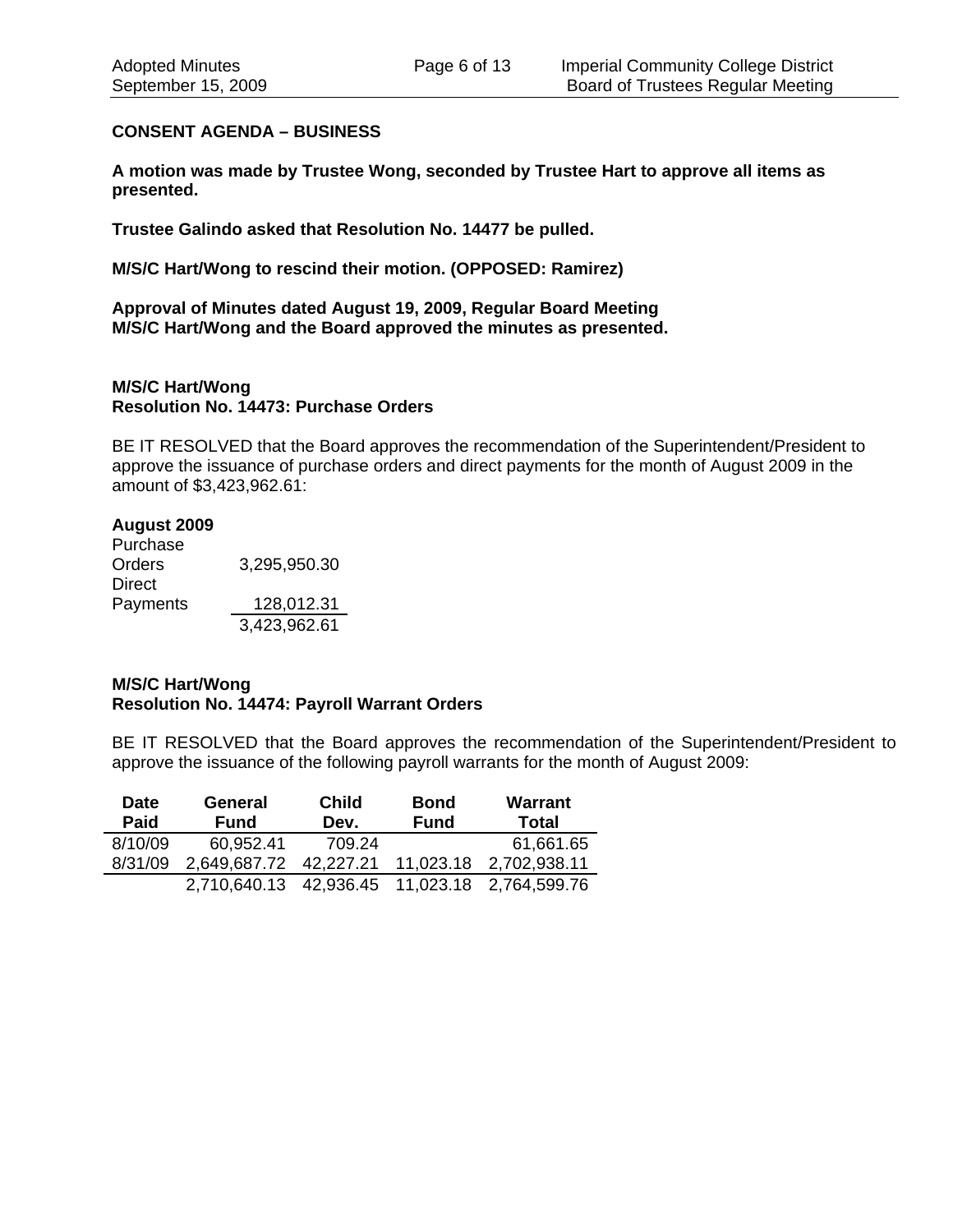### **M/S/C Hart/Wong Resolution No. 14475: Commercial Warrant Orders**

BE IT RESOLVED that the Board approves the recommendation of the Superintendent/President to approve the issuance of the following commercial warrant orders for the month of August 2009:

| <b>Date</b><br>Paid | Fund 10<br>General<br><b>Fund</b> | <b>Financial</b><br>Aid | Fund 20<br><b>Building</b><br><b>Fund</b> | Fund 80<br><b>Bond</b><br><b>Fund</b> | <b>Warrant</b><br><b>Total</b> |
|---------------------|-----------------------------------|-------------------------|-------------------------------------------|---------------------------------------|--------------------------------|
| 8/6/09              | 70,056.16                         |                         |                                           | 2,023,928.40                          | 2,093,984.56                   |
| 8/13/09             | 59,227.68                         |                         |                                           |                                       | 59,227.68                      |
| 8/20/09             | 986,116.51                        |                         | 16,535.60                                 | 238,777.72                            | 1,241,429.83                   |
| 8/25/09             | 92,455.39                         | 1,967.67                |                                           | 4,325.12                              | 98,748.18                      |
|                     | 1,207,855.74                      | 1,967.67                | 16,535.60                                 | 2,267,031.24                          | 3,493,390.25                   |

## **M/S/C Hart/Wong Resolution No. 14476: Quarterly Financial Report**

BE IT RESOLVED that the Board of Trustees accepts the Quarterly Financial Status Report (CCFS 311Q) for the quarter ending June 30, 2009, and directs that it be filed with the Chancellor's Office of the California Community Colleges.

### **M/S/C Hart/Wong (OPPOSED: Galindo) Resolution No. 14477: IVC Foundation Master Agreement Approval**

### **Discussion**

Trustee Galindo stated that the Foundation has her unconditional support but could support the agreement to merge with the District.

### **Resolution**

BE IT RESOLVED that the Board approves the IVC Foundation Master Agreement attached hereto as Exhibit B.

### **CLOSED SESSION M/S/C Wong/Cardenas to go into CLOSED SESSION at 7:17 p.m.**

- 1. NEGOTIATIONS UNDER THE EDUCATIONAL EMPLOYMENT RELATIONS ACT Conference with District Negotiators: John Lau and Travis Gregory Employee Organization: CSEA Chapter 472 RE: Negotiations
- 2. NEGOTIATIONS UNDER THE EDUCATIONAL EMPLOYMENT RELATIONS ACT Conference with District Negotiators: John Lau and Travis Gregory Employee Organization: IVC Chapter of CCA/CTA/NEA RE: Negotiations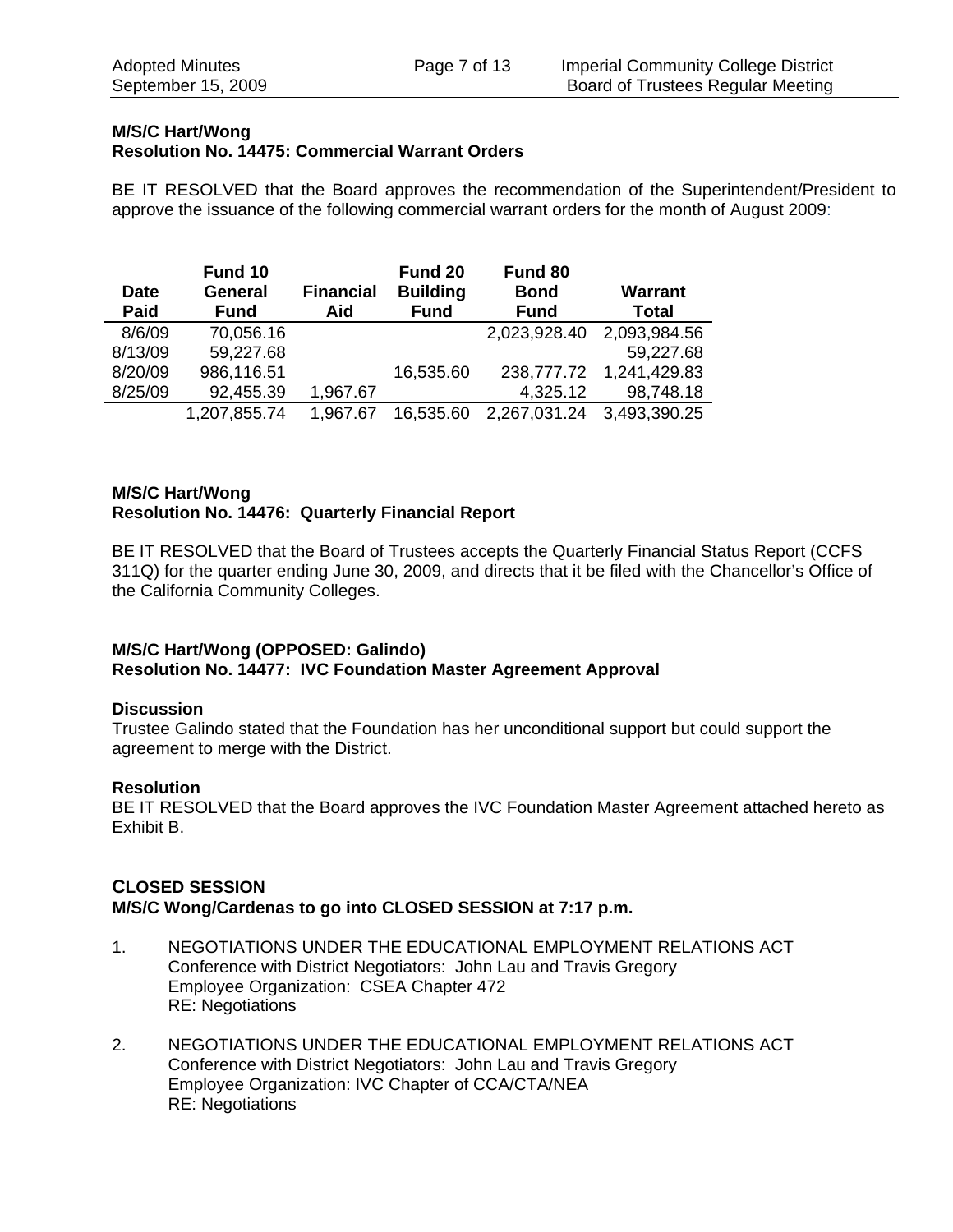- 3. PUBLIC EMPLOYEES DISCIPLINE/DISMISSAL/RELEASE
- 4. CONFERENCE WITH LEGAL COUNSEL ANTICIPATED LITIGATION Significant exposure to litigation pursuant to subdivision (b) of Section 54956.9 One Case

### **OPEN SESSION M/S/C Hart/Wong to go into OPEN SESSION at 7:42 p.m.**

- 1. Information was provided and direction given.
- 2. Information was provided and direction given.
- 3. Information was given.
- 4. Information was provided and action to be taken by Board.

### **CONSENT AGENDA – HUMAN RESOURCES**

#### **M/S/C Medina/Wong Resolution No. 14478: Classified Retirement**

BE IT RESOLVED that the Board accepts, with sincere regret, the retirement of Jorge Jaimes, Grounds Maintenance Worker II effective October 1, 2009.

BE IT RESOLVED that sincere appreciation be expressed for his 13 years of devoted service to Imperial Valley College.

### **M/S/C Medina/Wong Resolution No. 14479: Classified Retirement**

BE IT RESOLVED that the Board accepts, with sincere regret, the retirement of Rosa M. Chavez, Administrative Secretary effective October 1, 2009.

BE IT RESOLVED that sincere appreciation be expressed for her 32 years of devoted service to Imperial Valley College.

### **M/S/C Medina/Wong Resolution No. 14480: Administrative Retirement**

BE IT RESOLVED that the Board accepts, with sincere regret, the retirement of Kathie C. Westerfield, Associate Dean for Admissions and Records effective October 1, 2009.

BE IT RESOLVED that sincere appreciation be expressed for her 6 years of devoted service to Imperial Valley College.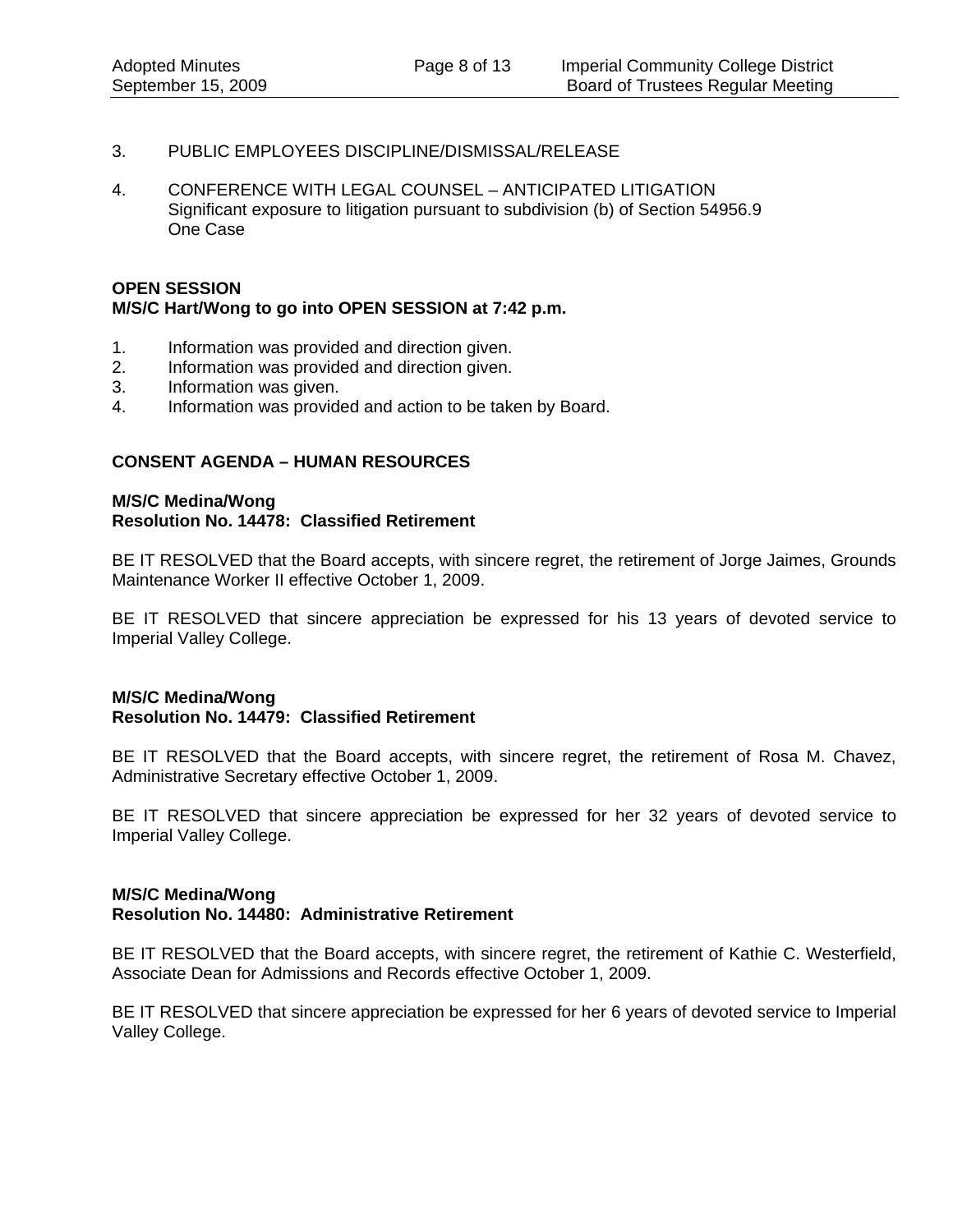### **M/S/C Medina/Wong**

### **Resolution No. 14481: Extended Leave of Absence**

BE IT RESOLVED the Board approves the recommendation of the Superintendent/President to approve an initial request for an extended leave of absence, without pay, but with health and welfare benefits due to a non-industrial illness for Rosa Pitones, Reference Librarian.

Rosa Pitones is requesting an extended sick leave of absence effective September 22, 2009 through December 18, 2009. The extended leave of absence is being requested pursuant to CTA Agreement, Article 6.2.

### **M/S/C Medina/Wong Resolution No. 14482: Classified Extended Leave of Absence**

BE IT RESOLVED that the Board approves the recommendation of the Superintendent/President to Extend Medical Leave to the following Classified employee as of the date indicated.

| Name    | Position            | Department            | Effective | <u>Through</u>     |
|---------|---------------------|-----------------------|-----------|--------------------|
| Jaimes, | Grounds Maintenance |                       |           |                    |
| Jorge   | Worker              | Maintenance 8/20/2009 |           | September 30, 2009 |

#### **M/S/C Medina/Wong Resolution No. 14483: Full-Time, Temporary, Non-Tenure Track Academic Personnel**

BE IT RESOLVED that the Board approves the recommendation of the Superintendent/President to employ the following full-time temporary, non tenure track, academic personnel (replacement for Rosa Pitones-medical leave) as a Reference Librarian effective September 2, 2009 through September 30, 2009, pending medical and background clearance.

| Name             | Classification/Step                            |
|------------------|------------------------------------------------|
| Quintana, Helena | Appropriate Classification and Step            |
|                  | <b>Contingent Upon Verification of Records</b> |

### **M/S/C Medina/Wong Resolution No. 14484: Full-time, Temporary, Academic Personnel for the Fall 2009**

BE IT RESOLVED that the Board approves the recommendation of the Superintendent/President to employ the following full-time, temporary, academic personnel for the Fall 2009 Semester pending medical and background clearance:

| Name           | Classification/Step                            |
|----------------|------------------------------------------------|
| Morris, Audrey | Appropriate Classification and Step            |
|                | <b>Contingent Upon Verification of Records</b> |

Assignment English (Reading) Instructor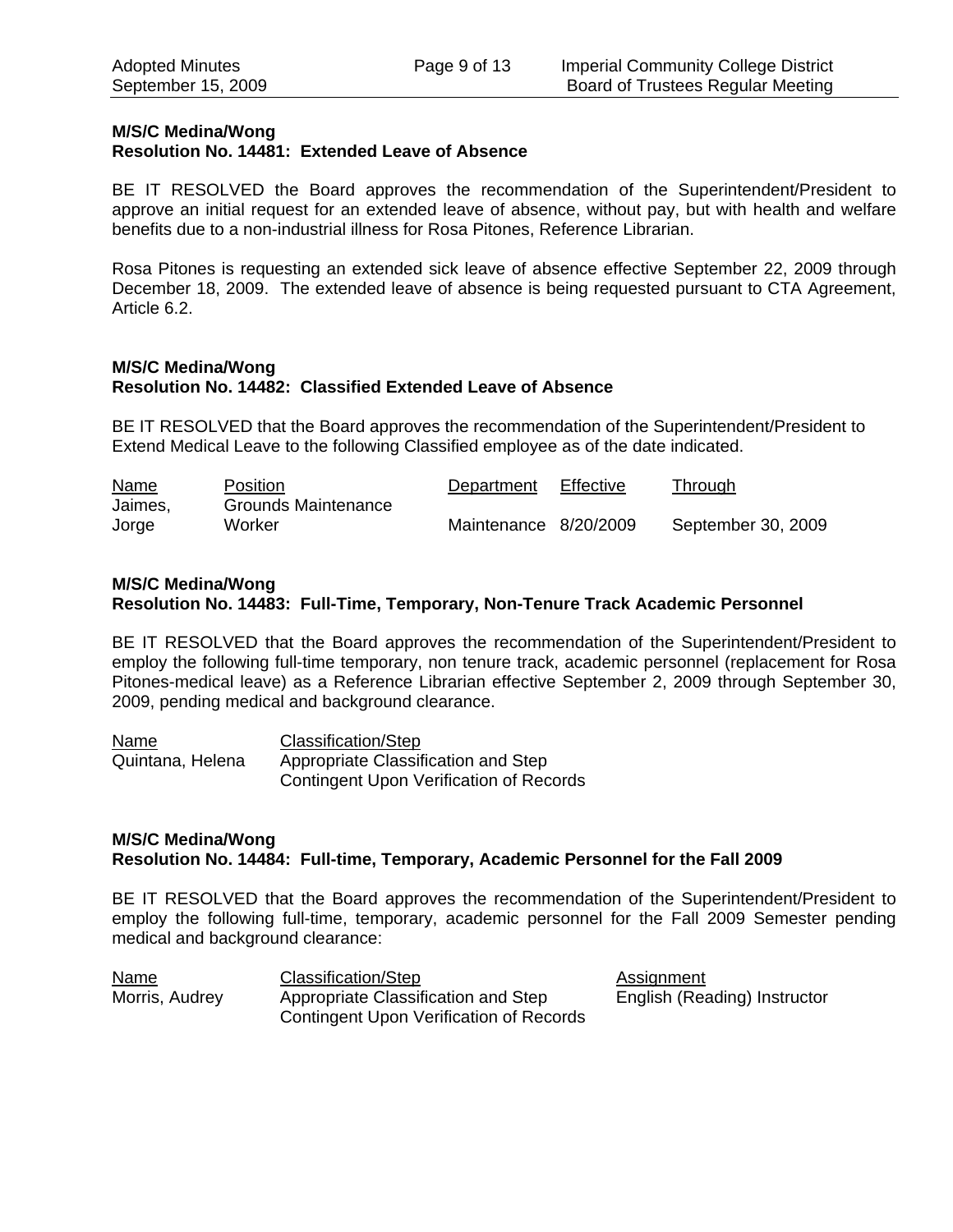#### **M/S/C Medina/Wong Resolution No. 14485: Full-time, Temporary, Categorically Funded, Academic Personnel for the 2009-2010 Academic Year**

BE IT RESOLVED that the Board approves the recommendation of the Superintendent/President to employ the following full-time, temporary (categorically funded), academic personnel effective 2009- 2010 academic year pending medical and background clearance:

| Name             | Classification/Step                     | Assignment                          |
|------------------|-----------------------------------------|-------------------------------------|
| Sotero, Alvarado | Appropriate Classification and Step     | <b>Math Lab Tutorial Specialist</b> |
|                  | Contingent Upon Verification of Records |                                     |

### **M/S/C Medina/Wong Resolution No. 14486: Adjunct Instructor (Substitute) Employment**

BE IT RESOLVED that the Board approves the recommendation of the Superintendent/President to employ the following personnel during the 2009-2010 academic year, at the adjunct hourly rate provided for in Resolution No. 13829:

| Name         | Classification                  | Assignment                   |
|--------------|---------------------------------|------------------------------|
| Owens, Renee | Adjunct Instructor (Substitute) | <b>Environmental Science</b> |

### **M/S/C Medina/Wong Resolution No. 14487: Certificated Employee Resignation**

BE IT RESOLVED that the Board approves the recommendation of the Superintendent/President to accept the deferred resignation of Robert Abrams, English (Reading) Instructor, effective June 12, 2010, subject to a continuation of his teaching assignment or projects during the 2009-2010 school year.

### **M/S/C Medina/Wong Resolution No. 14488: Classified Substitute Employment**

BE IT RESOLVED that the Board approves the recommendation of the Superintendent/President to employ the following personnel:

| <b>Name</b><br>Cruz, | Position<br>Infant/Toddler       | Department  | Funding      | Range    | Effective |
|----------------------|----------------------------------|-------------|--------------|----------|-----------|
| Garcia               | <b>Preschool Teacher</b>         | Preschool   | <b>State</b> | $13 - 1$ | 8/24/09   |
| Martinez,<br>Gina    | Sign Language<br>Interpreter III | <b>DSPS</b> | <b>State</b> | $27-1$   | 8/20/09   |
| Cortez,<br>Karina    | Sign Language<br>Interpreter III | <b>DSPS</b> | <b>State</b> | $27-1$   | 8/20/09   |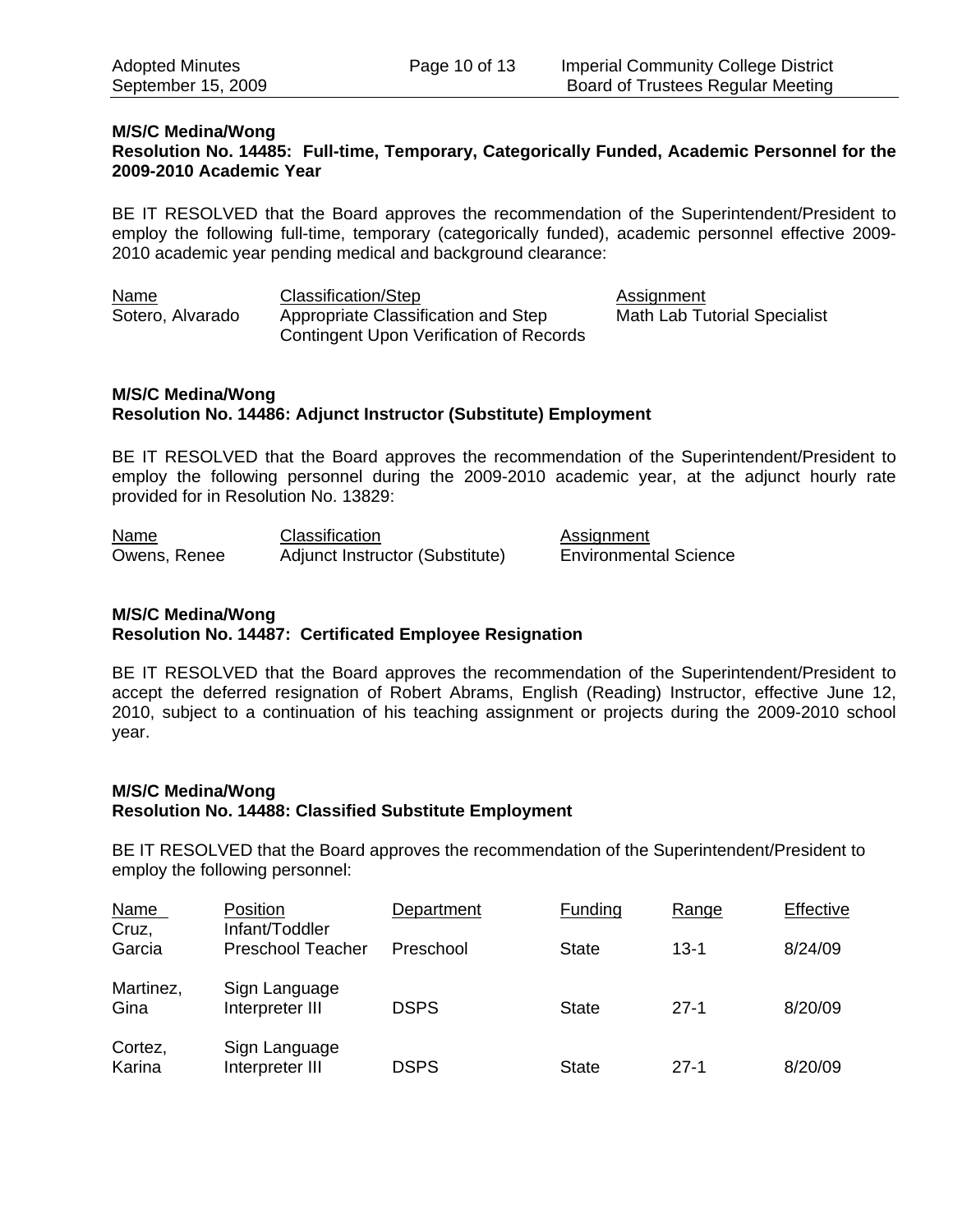| <b>Adopted Minutes</b><br>September 15, 2009 |                                           | Page 11 of 13      | <b>Imperial Community College District</b><br>Board of Trustees Regular Meeting |          |         |
|----------------------------------------------|-------------------------------------------|--------------------|---------------------------------------------------------------------------------|----------|---------|
| Gutierrez,<br>Reyna                          | Sign Language<br>Interpreter III          | <b>DSPS</b>        | <b>State</b>                                                                    | $27-1$   | 8/20/09 |
| Ramirez,<br>Alejandra                        | Sign Language<br>Interpreter III          | <b>DSPS</b>        | <b>State</b>                                                                    | $27 - 1$ | 8/20/09 |
| Sardin,<br>Karla                             | Sign Language<br>Interpreter II           | <b>DSPS</b>        | <b>State</b>                                                                    | $22 - 1$ | 8/20/09 |
| Velazquez,<br>Melissa                        | Sign Language<br>Interpreter II           | <b>DSPS</b>        | <b>State</b>                                                                    | $22 - 1$ | 8/20/09 |
| Aguilar-<br>Valenzuela,<br>Juan              | <b>Student Services</b><br>Representative | Extended<br>Campus | <b>District</b>                                                                 | $11 - 1$ | 8/24/09 |

### **M/S/C Medina/Wong**

### **Resolution No. 14489: Classified Employee Resignation**

BE IT RESOLVED that the Board approves the recommendation of the Superintendent/President to accept the resignation of the following classified employee:

| Name           | Position                               | Department             | Effective         |
|----------------|----------------------------------------|------------------------|-------------------|
| Rogers, Monica | <b>Student Services Representative</b> | <b>Extended Campus</b> | September 4, 2009 |

### **M/S/C Medina/Wong Resolution No. 14490: Volunteer Employment – 1st S.T.E.P. Volunteers**

WHEREAS, the Imperial Community College District advocates for employee and student participation in all matters of the College; and

WHEREAS, volunteers play a valuable role in the development and delivery of services; and

WHEREAS, by providing volunteer recognition, the District desires to honor and encourage pride and motivation for volunteers;

NOW THEREFORE BE IT RESOLVED that the Board approves the recommendation of the Superintendent/President to recognize the following District employees and student volunteers for their valuable contribution to the College and the 1<sup>st</sup> S.T.E.P Orientation held on July 11, 2009:

### Faculty & Staff

| Victor Jaime         | Veronica Soto        | Lisa Ragland        |
|----------------------|----------------------|---------------------|
| <b>Frances Beope</b> | <b>Dolores Diaz</b>  | Paige Lovitt        |
| Beatriz Avila        | Gloria Carmona       | Stella Orfanos-Woo  |
| <b>Tanya Dorsey</b>  | Janeen Kalin         | Jim Fisher          |
| Norma Nuñez          | Oralia Soto          | Karina Lopez        |
| Said Cañez           | Sergio Lopez         | Jose Lopez          |
| Mary Lofgren         | <b>Marco Morales</b> | <b>Wayne Spears</b> |

Veronica Soto Lisa Ragland Jim Fisher Jose Lopez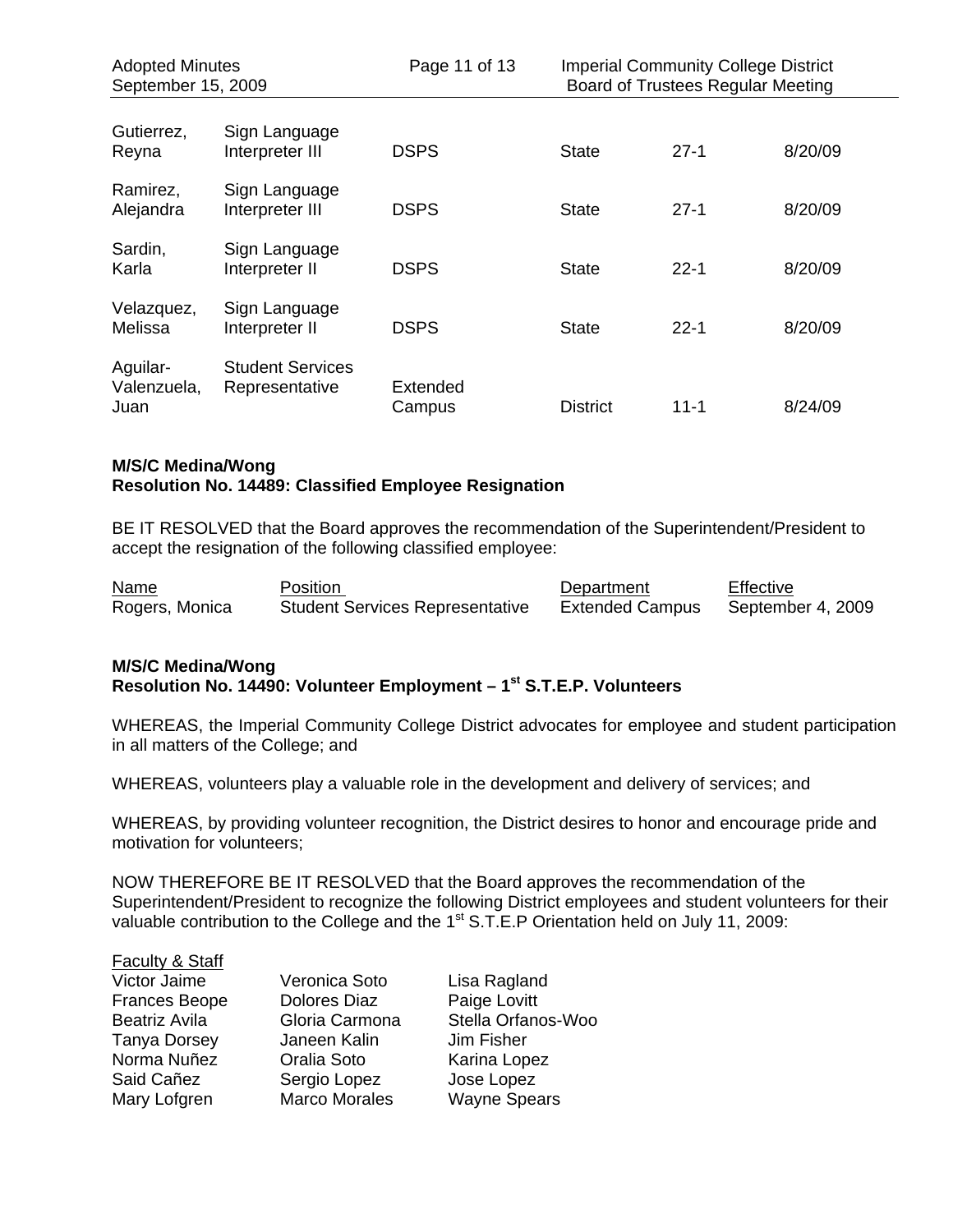| Lori Mazeroll         | Danie  |
|-----------------------|--------|
| Maria Sell            | Krista |
| Norma Scott           | Suza   |
| Olga Vega             | Andre  |
| Norma Nava            | Carey  |
| Maria Esquer          | Jose   |
| Lilia Sandoval        | Josue  |
| Trini Arguelles       | Raqu   |
| <b>Rick Castrapel</b> | Davic  |
| Lupita Castro         | Les K  |
|                       |        |

el Gilison Angie Ruiz a Byrd **Jose Plascencia** nne Gretz Federico Garcia es Martinez Omar Ramos y Fristrup Kandy Algravez e Velasquez Myriam Fletes el Garcia Maria Neely d Poor Yolanda Lemus Lupita Castro Jose Velasco

Ruiz Romano Sanchez-Dominguez

# Student Volunteers

Stephanie Marin-Lepe Luis Topete Sally Muñoz Freddie Castañeda Daniel Granados Janneth Vaca Maria Becerra

Efrain Salcedo Sandra Larios Laura Romero

### **M/S/C Medina/Wong Resolution No. 14491: Volunteer Employment**

BE IT RESOLVED that the Board approves the recommendation of the Superintendent/President to employ the following volunteers who shall be covered by Workers' Compensation:

| <b>Name</b><br>Betancourt, Thania     | Title<br><b>Office Assistant</b> | Department<br><b>Human Resources</b>    | Effective<br>09-02-2009 thru 09-09-2009 |
|---------------------------------------|----------------------------------|-----------------------------------------|-----------------------------------------|
| Sievertson, Michelle Office Assistant |                                  | <b>Behavioral Science/</b><br>Geography | 08-24-2009 thru 06-12-2010              |
| Pendley, Jim                          | Assistant                        | <b>Humanities</b>                       | 08-27-2009 thru 12-11-2009              |

BE IT FURTHER RESOLVED that thanks be hereby extended to the aforementioned volunteers for volunteering in the various departments and for their contribution to Imperial Valley College.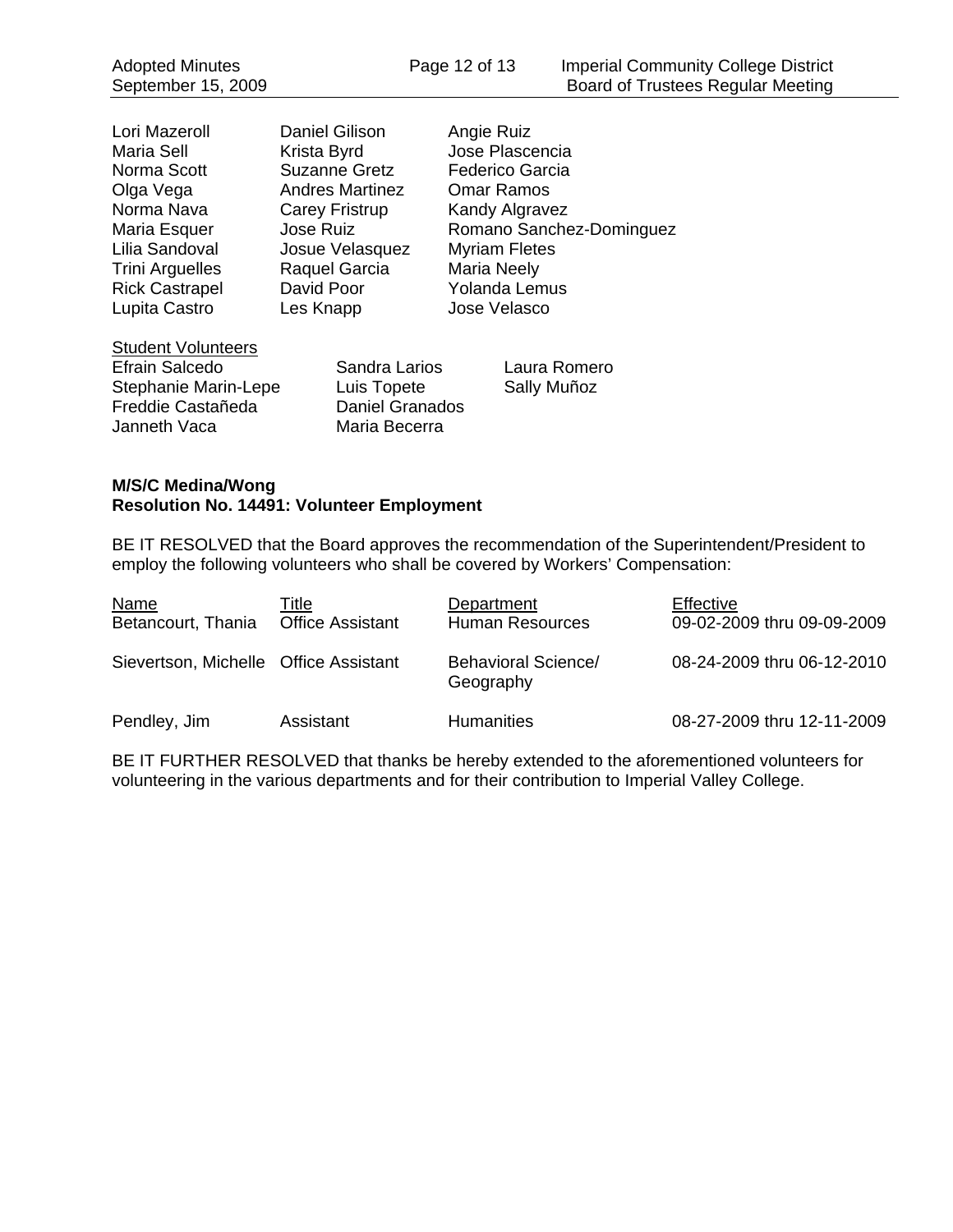### **ADJOURNMENT M/S/C Ramirez/Cardenas to ADJOURN the meeting at 7:44 p.m.**

Two meetings are scheduled for October as follows:

The next regular meeting of the Imperial Community College District Board of Trustees is scheduled for the **SECOND WEDNESDAY, OCTOBER 14, 2009\*, AT 6:00 P.M.** in the **Administration Board Room located in Building 10.**

The following regular meeting of the Imperial Community College District Board of Trustees is scheduled for the **THIRD WEDNESDAY, OCTOBER 21, 2009, AT 6:00 P.M.** in the **Administration Board Room located in Building 10.**

*\*Due to Final Budget and Accreditation Progress Report* 

Adopted this 21<sup>st</sup> day of October 2009.

\_\_\_\_\_\_\_\_\_\_\_\_\_\_\_\_\_\_\_\_\_\_\_\_\_\_\_\_\_\_\_\_\_\_\_\_\_\_\_\_\_ ICCD Board President

\_\_\_\_\_\_\_\_\_\_\_\_\_\_\_\_\_\_\_\_\_\_\_\_\_\_\_\_\_\_\_\_\_\_\_\_\_\_\_\_\_ ICCD Board Secretary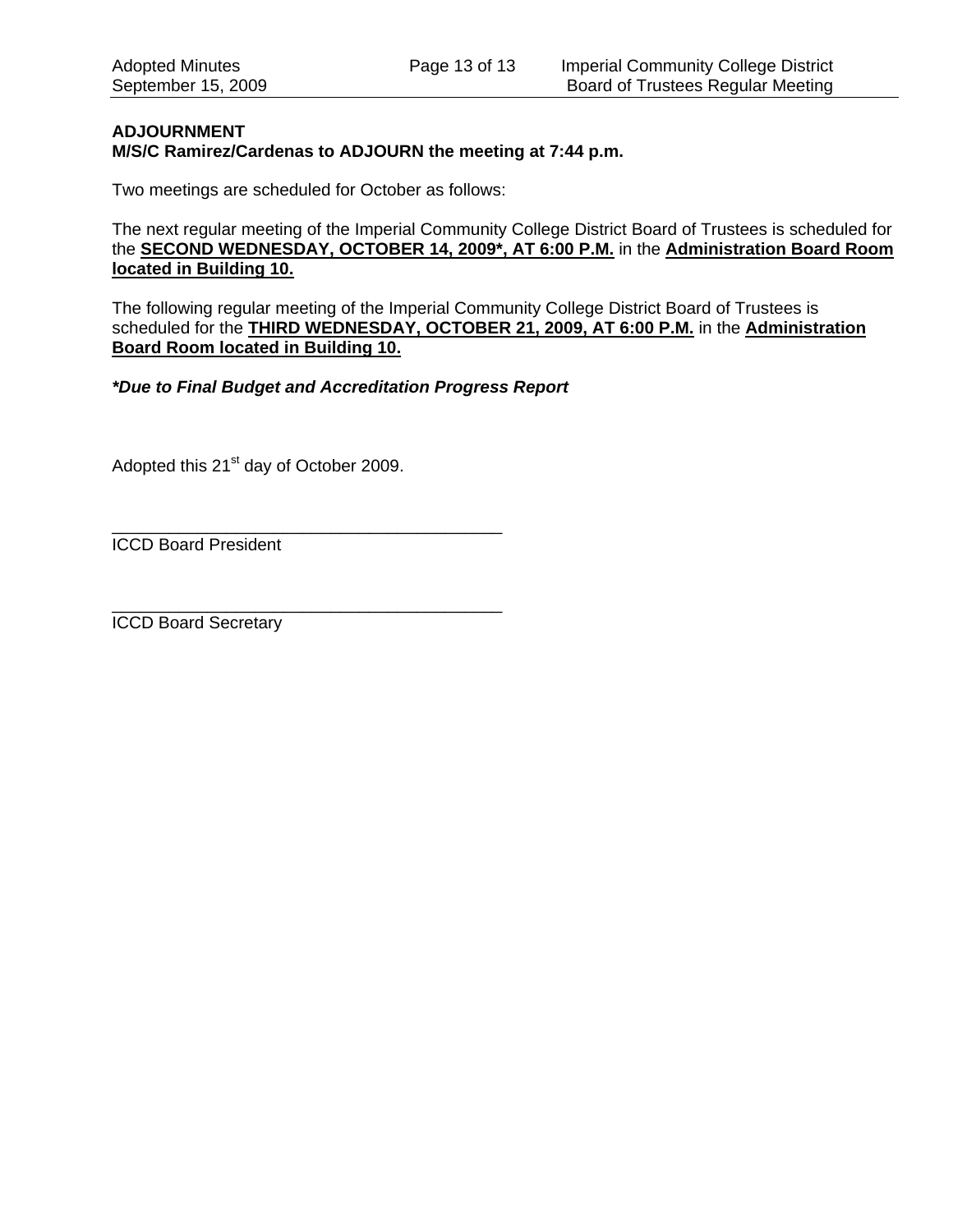August 12, 2009

**Board of Trustees Imperial Valley College** P.O Box 158 Imperial, CA 92251

Dear Members of the Board:

I would like announce my intent to retire from my position of Grounds Maintenance Worker II of the maintenance department at Imperial Valley College with acceptance of the Golden Handshake and the Supplemental Employee Retirement Plan (SERP). My last day of service will be September 30, 2009.

 $\tilde{\mathbf{A}}$ 

Working at I.V.C has been a rewarding experience for me. Thank you for the opportunities I have had these past 13 years.

Sincerely,

Jorge Jaimes Grounds Maintenance Worker II Maintenance & Operation

 $CC$ : Rick Webster, Director of Maintenance/ Operations Travis Gregory, Associate Dean of Human Resources Mary Bell, Payroll/Benefit Coordinator Æd Gould, President/Super Entendent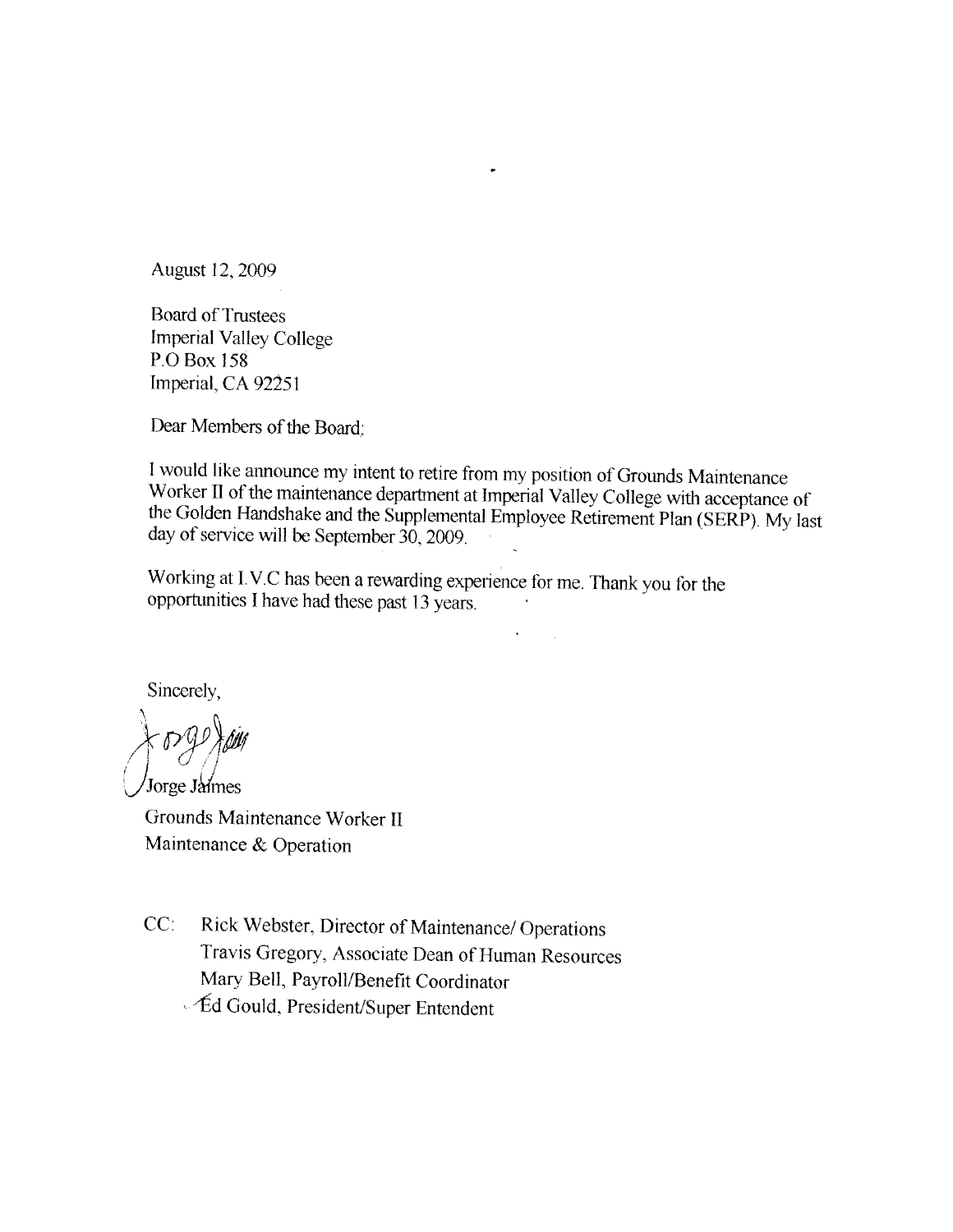

**Board of Trustees Imperial Valley College** Imperial, CA 92251

#### $RE:$ LETTER OF RETIREMENT

I submit this letter of intent to retire, making my last working day September 30, 2009. This is made possible due to the Golden Handshake and the incentive of the Supplemental Employee Retirement Plan (SERP) that the District has so graciously offered us.

It has been a privilege and honor to work here for the past 32 years. I have been fortunate to have had the opportunity to work in many different departments and have met tremendous people that have mentored me and have helped me prepare for each challenge during my career at IVC. The greatest reward has been seeing the thousands of students come in and see them experience IVC, and how an IVC education changed their lives in such a positive way.

For the past 14 years I have had the opportunity of working with our disabled students and have seen how they faced enormous challenges in pursuit of their education. Their courage and strengths have been and will continue to be an inspiration to me.

Thank you for these past 32 years and the great memories that I take with me. I will always treasure my years at IVC.

Sincerely,

Rosa M. Chavez, Administrative Secretary Disabled Student Programs and Services

Ted Ceasar, Associate Dean of DSP&S cc: Dr. Victor Jaime, VP of Student Services Dr. Ed Gould, President/Superintendent Travis Gregory, Dean of Human Resources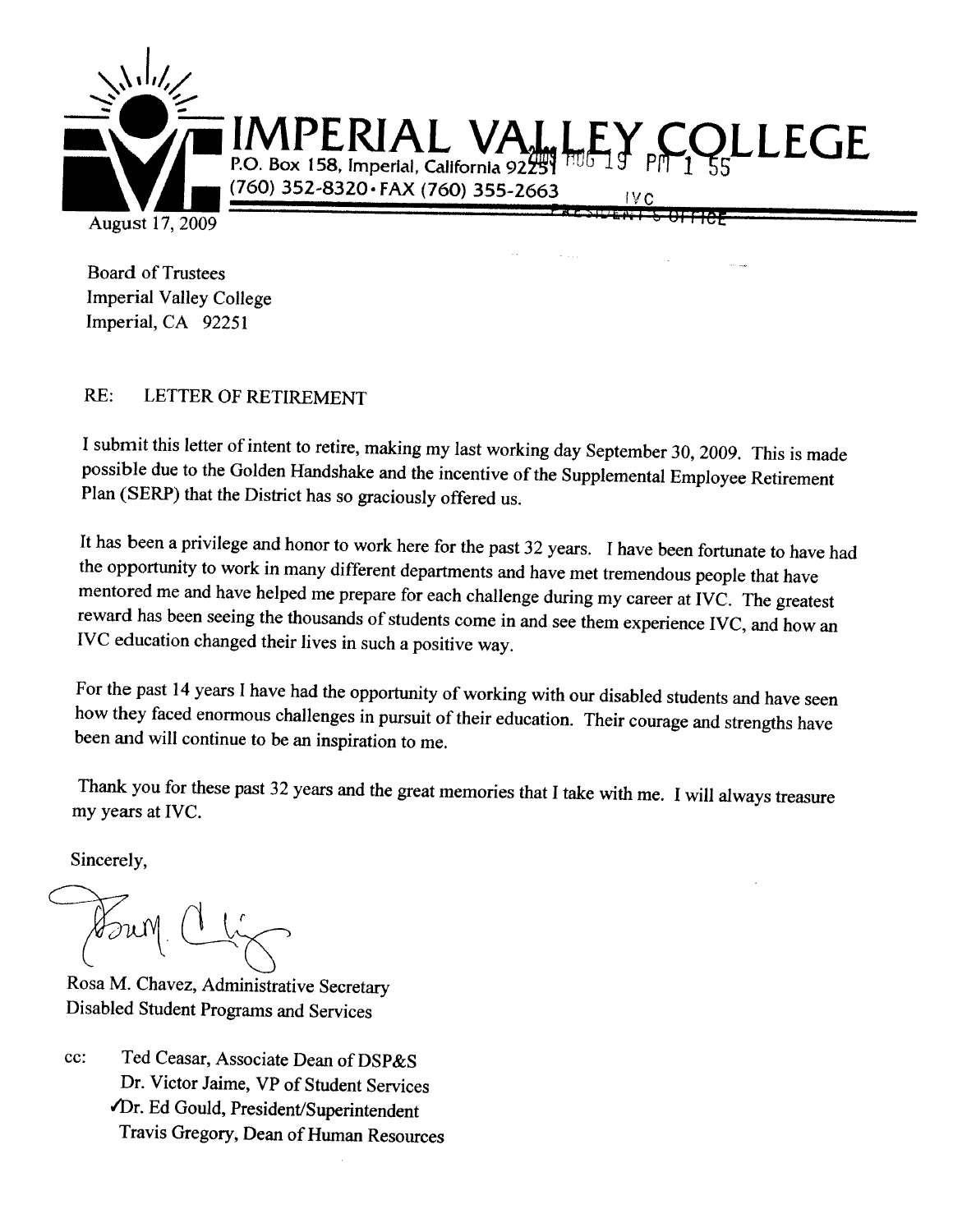

August 27, 2009

**Board of Trustees Imperial Valley College PO Box 158** Imperial, CA 92251-0158

Dear Members of the Board:

It is with mixed emotions that I submit this letter for your consideration. I will retire from Imperial Valley College effective October 1, 2009; my last day of employment will be September 30, 2009.

My career will end with over 40 years in admissions and registrars offices in three states; I have worked at three universities and two community colleges. As with every position, I have learned much from the students, faculty, administrators, and staff of Imperial Valley College. My life has been enriched in many ways; I feel honored to have been a part of this institution. I began my post-secondary education as a traditional-aged student at a community college in rural northwest Washington State. It is indeed fitting that I end my career at a rural community college on the opposite border of the country. Great things are accomplished by great people at community colleges, and IVC is no exception.

Thank you for the opportunity to have served IVC for the past six years. I shall truly miss my colleagues and our students. I will think of you all often, hopefully as I sleep late, travel the world, sleep late, pay more attention to old friends, sleep late, read every book I want, and sleep late. Imperial Valley College always will hold a very special place in my heart.

Sincerely,

Kathie C. Westerfield Associate Dean for Admissions and Records

Dr. Ed Gould, Superintendent/President  $cc$ : Dr. Victor Jaime, Vice President for Student Services Travis Gregory, Associate Dean for Human Resources